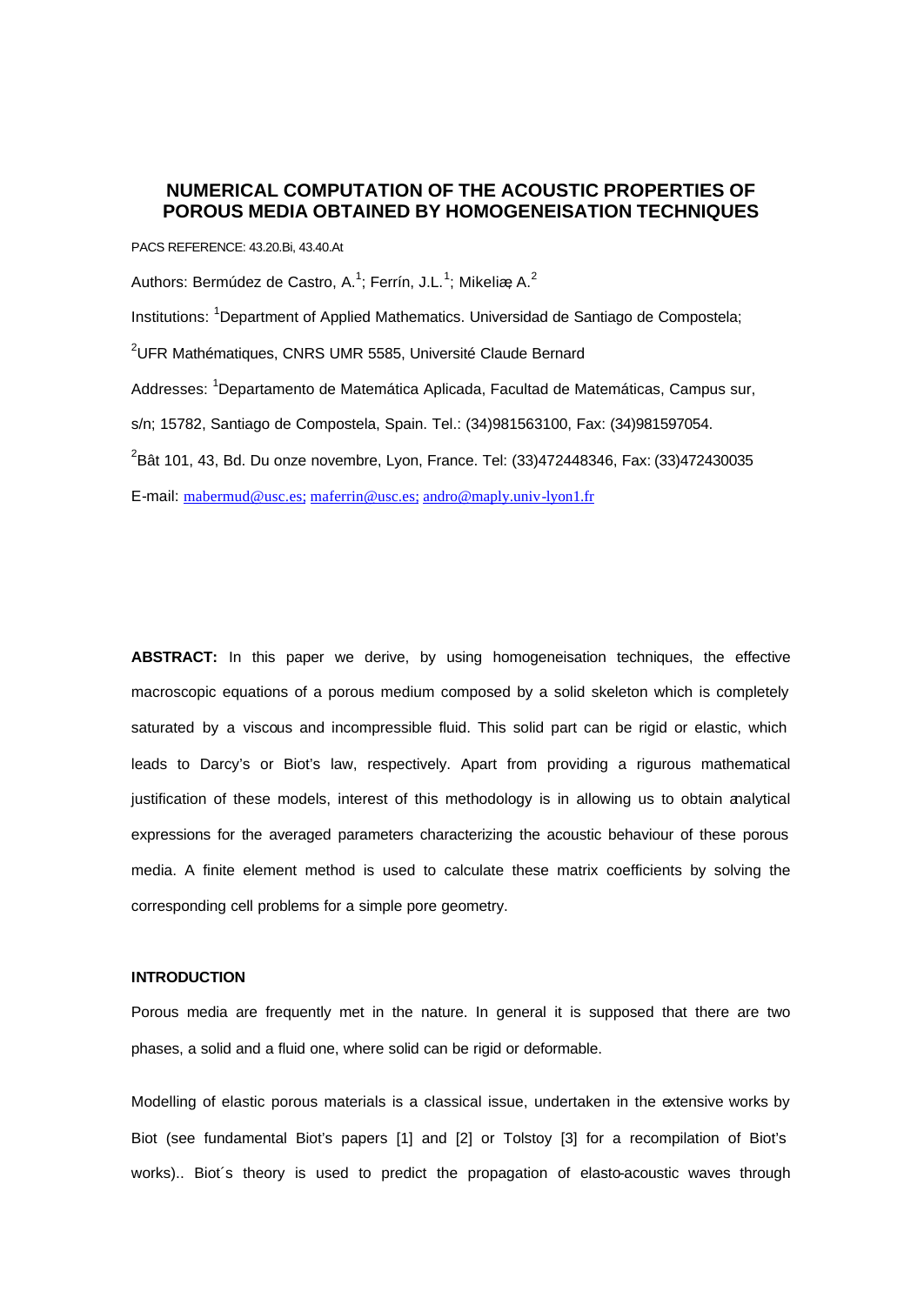porous media. Materials of this type are actually used in aerospace application, automobile industry or buildings for reducing the noise transmission. For that reasons, the demand of theoretical and numerical tools for a better understanding of the different physical processes and for obtaining accurate predictions has increased considerably during last years.

The mathematical derivation of the model for the macroscopic behaviour of the porous medium is nontrivial since problem is not defined in some fixed domain, but with a sequence of problems in varying geometries. Ene and Sanchez-Palencia [4] seem to be the first to give a derivation for the case of rigid solid using a formal multiscale expansion and beginning from the Stokes system. For the case of a 2D periodic porous medium, Tartar [5] made rigorous this derivation while for the 3D case Allaire [6] did it. Generalisations of these results were given in other papers, like Beliaev and Kozlov [7] for a random statistically homogeneous porous medium. To the contrary, derivation of the model in the case of elastic solid is much less studied. Thus, derivation of the dissipative Biot's law by homogeneisation was studied by a number of authors as Burridge and Keller [8], Sanchez-Palencia [5] or Nguetseng [9], but it has been recently when rigorous derivation from the first principles was made in Gilbert and Mikeliæ [10] and Clopeau *et al* [11]. The non-dissipative case has been derived in Ferrín and Mikeliæ [12].

Homogeneisation techniques for the derivation of the macroscopic behaviour of porous media allow us to obtain mathematical expressions for the coefficients in Darcy's and Biot's laws. This can replace the experimental procedures for the determination of these coefficients and aid to porous materials design. We refer to the paper by Biot and Willis [13] to measurement methods for the determination of the elastic coefficients of Biot theory.

In order to describe the acoustic of porous media, among others, Delany and Bazley [14] or, more recently, Allard and Champoux [15] have derived methods to describe sound propagation through rigid porous materials. When elasticity of the skeleton is taken into account and Biot theory is valid, we refer to Allard [16] and references therein.

Concerning numerical simulation of acoustic behaviour of poroelastic materials, Panneton and Atalla [17] have used a 3D finite element formulation in displacements to model a multilayer system, while Atalla *et al* [18] made it with a mixed formulation in displacement and pressure.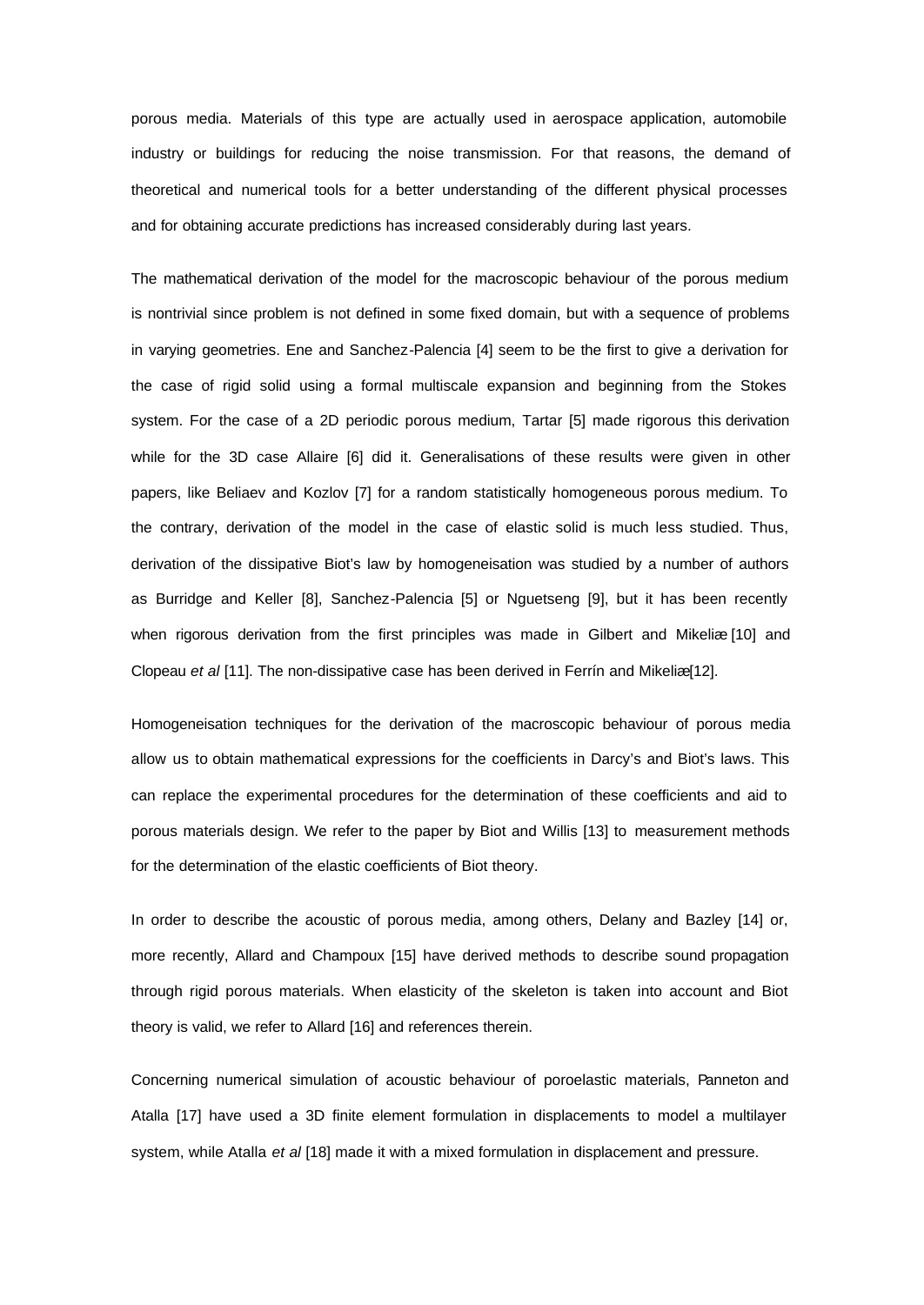In this paper we first show the macroscopic model obtained by homogeneisation, allowing us to get analytical expressions for the coefficients of Darcy's and Biot's laws. Finally, by using a finite element method, we solve the partial differential equations leading to these coefficients which are related to pore geometry and to solid and fluid properties.

### **DERIVATION OF EFFECTIVE EQUATIONS**

The derivation of the macroscopic model for both the case of rigid and the case of elastic solid matrix has been made with the assumption that pores follow a periodic arrangement. Thus, each pore is related to an unit cell, denoted by *Y*, consisting in a fluid part, *Y<sup>f</sup>* , and a solid part, *Ys*. In the two cases studied in this paper, valid in three dimensions, we assume connected solid and fluid parts of the porous media.

#### Rigid Porous Medium

Beginning from the Stokes system and using a formal multiscale expansion, the first order term leads to the linear relation, known as Darcy's law, linking the seepage velocity, *v*, with the pressure drop (see [19] for details)

$$
v = \frac{K}{m}(f - \nabla p),
$$

with *K*, the permeability tensor, given by

$$
K_{ij} = \int_{Y_f} \nabla w^i \nabla w^j \, dy \,, \quad 1 \le i, j \le 3,
$$

where  $\{w^i, \boldsymbol{p}^i\}$  is the unique solution of the following problem defined in the fluid part of the periodic cell

$$
\begin{cases}\n-\Delta_y w^i + \nabla_y \mathbf{p}^i = e_i & \text{in } Y_f \\
\text{div}_y w^i = 0 & \text{in } Y_f \\
w^i = 0 & \text{on } (\partial Y_f \setminus \partial Y) \\
\int_{Y_f} \mathbf{p}^i dy = 0\n\end{cases}
$$

The model obtained can be considered as a generalisation of that obtained by Allard and Champoux [15], where solid has been supposed isotropic. In [15] the parameter characterising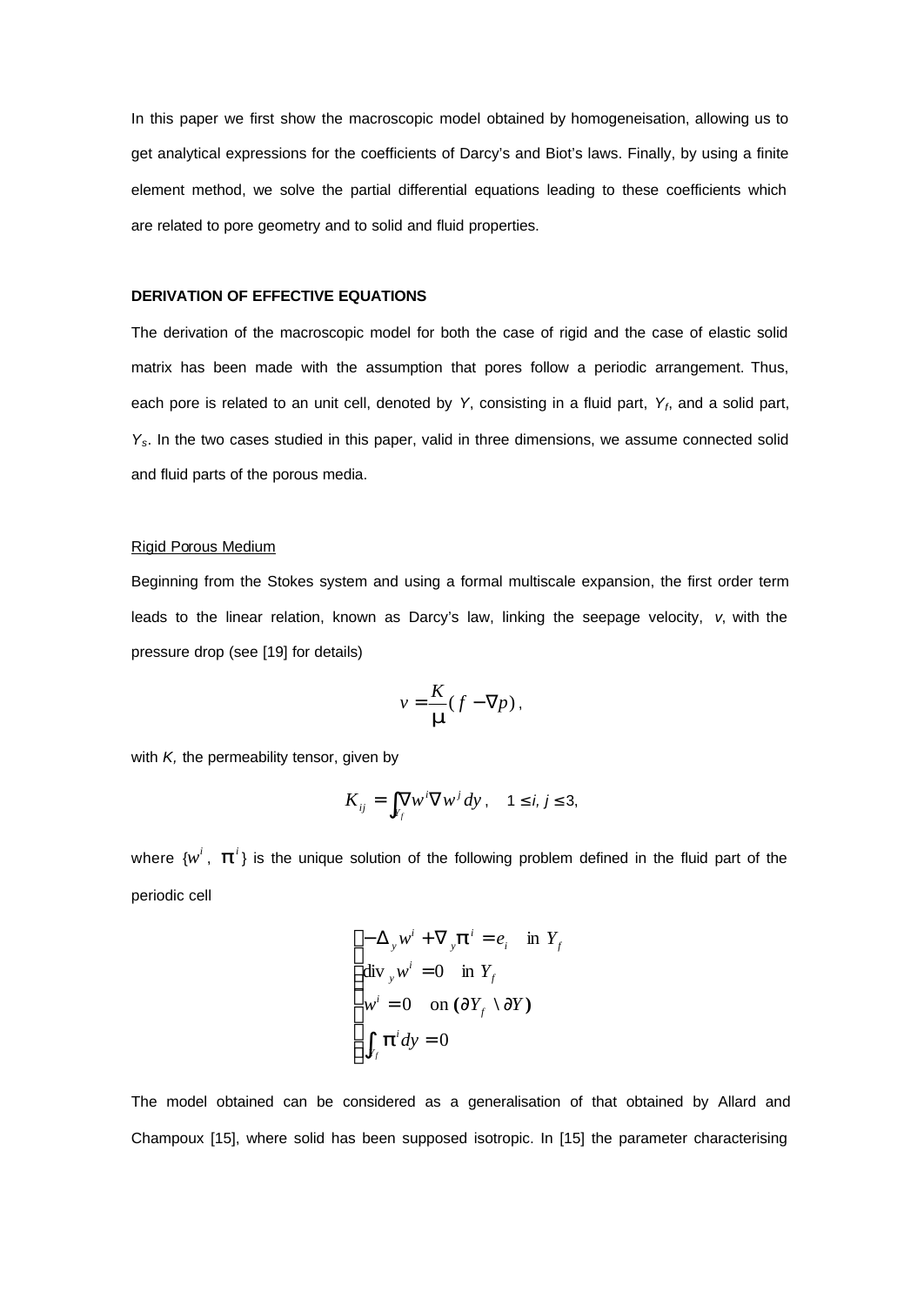the porous medium is the flow resistivity, σ, while in the model presented in this paper it is the permeability. Relation between them is established as

$$
\mathbf{S} = \frac{\mathbf{m}}{\mathbf{f}} K^{-1},
$$

where *f* is the porosity and *m* is the fluid viscosity.

### Elastic Porous Medium

Beginning from the linear elasticity system and Stokes system, one can use the notion of twoscale convergence to obtain the effective equations for this poroelastic medium and to prove the convergence results when the contrast of property number is of order  $\varepsilon^2$  (see [11] for details), which means that the normal stresses of the elastic matrix are of the same order as the fluid pressure. The system thus obtained can be compared with Biot's one and coefficients identified. These coefficients can be calculated as averaged values of the solutions of systems of partial differential equations given both in the solid and fluid parts of the cell. More precisely

$$
A_{klij}^H = \left( \int_{Y_s} A \left( \frac{e_i \otimes e_j + e_j \otimes e_i}{2} + D_y (w^{ij}) \right) dy \right)_{kl}
$$
  
\n
$$
B^H = \int_{Y_s} A D_y (w^0) dy
$$
  
\n
$$
C_{ij}^H = \int_{Y_s} \text{div}_y w^{ij} dy
$$
  
\n
$$
A_{ij}(t) = \int_{Y_f} w_i \left( y, \frac{\mathbf{r}_f}{m} t \right) dy,
$$

which are calculated from the solutions of the following boundary-value problems:

$$
\begin{cases}\n\text{div}\,_{y}\left[A\left(\frac{e_{i}\otimes e_{j}+e_{j}\otimes e_{i}}{2}+D_{y}(w^{ij})\right)\right]=0 & \text{in } Y_{s} \\
A\left(\frac{e_{i}\otimes e_{j}+e_{j}\otimes e_{i}}{2}+D_{y}(w^{ij})\right)n=0 & \text{on } (\partial Y_{s}\setminus\partial Y) \\
\int_{Y_{s}} w^{ij}(y)dy=0, & w^{ij}\ 1-\text{periodic} \\
\left(-\text{div}\,_{y}\left(AD_{y}(w^{0})\right)=0 & \text{in } Y_{s} \\
AD_{y}(w^{0})n=-n & \text{on } (\partial Y_{s}\setminus\partial Y) \\
\int_{Y_{s}} w^{0}(y)dy=0, & w^{0}\ 1-\text{periodic}\n\end{cases}
$$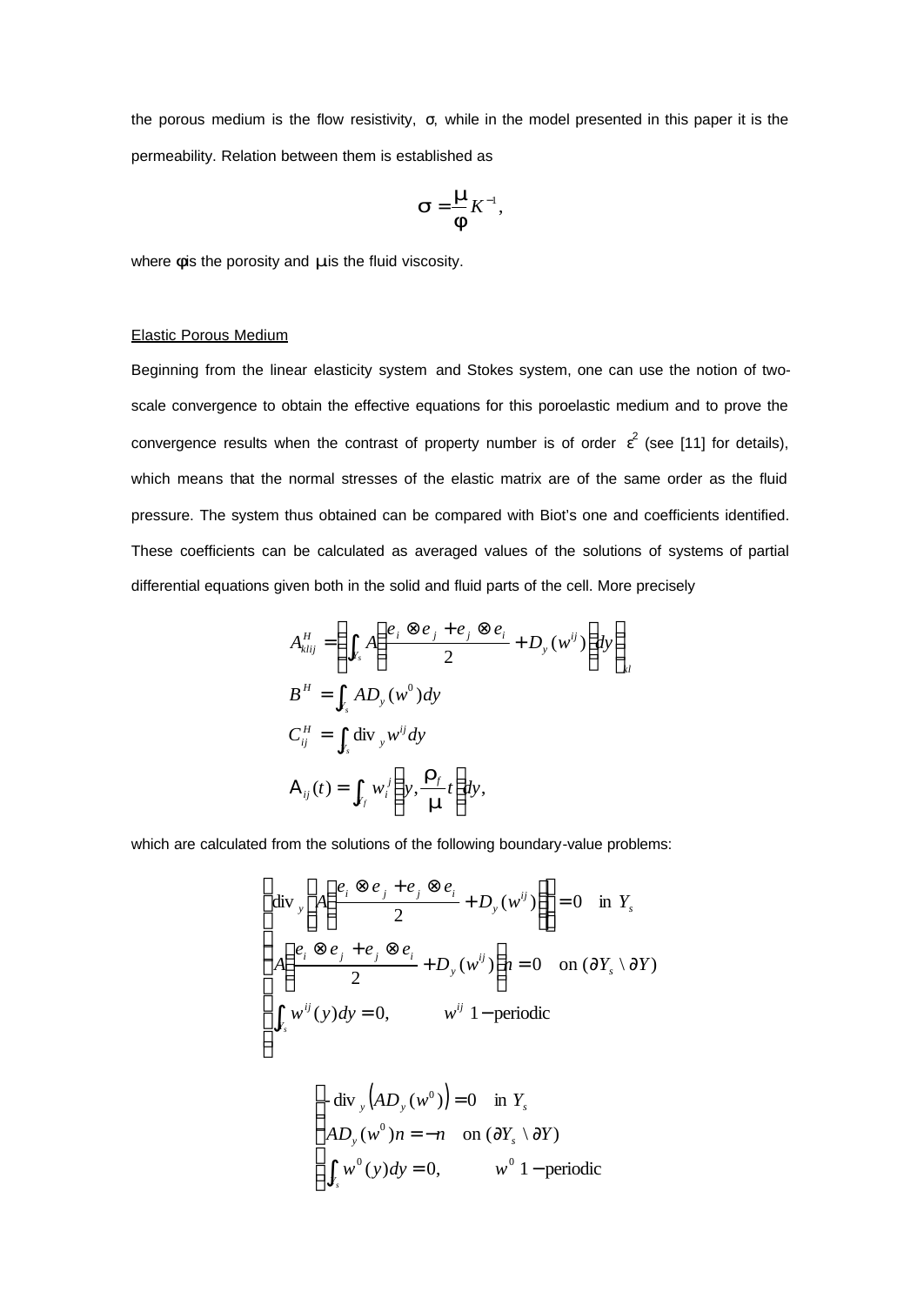$$
\begin{cases}\n\frac{\partial w^i}{\partial t} - \Delta_y w^i + \nabla_y \mathbf{p}^i = 0 & \text{in } Y_f \\
\text{div}_y w^i = 0 & \text{in } Y_f \\
w^i(y,0) = e_i \\
w^i = 0 & \text{on } (\partial Y_f \setminus \partial Y), \quad \{w^i, \mathbf{p}^i\} \, 1 - \text{periodic}\n\end{cases}
$$

Finally, the Biot system for the diphasic effective behaviour is

$$
\overline{F} \frac{\partial^2 u}{\partial t^2} - \sum_{i,j} e_i \frac{d}{dt} \int_0^t A_{ij} (t - t) \left[ \frac{\partial p}{\partial x_j} (x, t) + \overline{r}_f \frac{\partial^2 u_j}{\partial t^2} (x, t) \right] dt - \text{div}_x \left[ A^H D_x (u) \right] +
$$
  
+ 
$$
\text{div}_x \left[ \left( \mathbf{F} I - B^H \right) p \right] = \overline{F} F - \sum_{i,j} e_i \frac{d}{dt} \int_0^t A_{ij} (t - t) \mathbf{r}_f F_j (x, t) dt
$$
  

$$
\text{div}_x \left\{ \mathbf{f} \frac{\partial u}{\partial t} + \sum_{i,j} e_i \int_0^t A_{ij} (t - t) \left[ F_j (x, t) - \frac{1}{\mathbf{r}_f} \frac{\partial p}{\partial x_j} (x, t) \right] dt -
$$

$$
- \sum_{i,j} e_i \frac{d}{dt} \int_0^t A_{ij} (t - t) \frac{\partial^2 u_j}{\partial t^2} (x, t) dt \right\} = C^H : D_x \left( \frac{\partial u}{\partial t} \right) + \frac{\partial p}{\partial t} \int_{x_i} \text{div}_y w^0 dy.
$$

## **NUMERICAL RESULTS**

The different cell problems written in the previous section have been solved for the following periodic cell, where both fluid and solid parts are shown in next figures



For that porous medium we consider that solid is isotropic. The porosity is 0.648 and the physical values considered in this academic test for the fluid and the solid are

| Young modulus = $7.10^9$     | Fluid viscosity = 0.01 kg $m^3 s^3$ |
|------------------------------|-------------------------------------|
| Poisson coefficient = $0.2$  | Fluid density = 0.2 kg $m^{-3}$     |
| Solid density = 400 kg $m^3$ |                                     |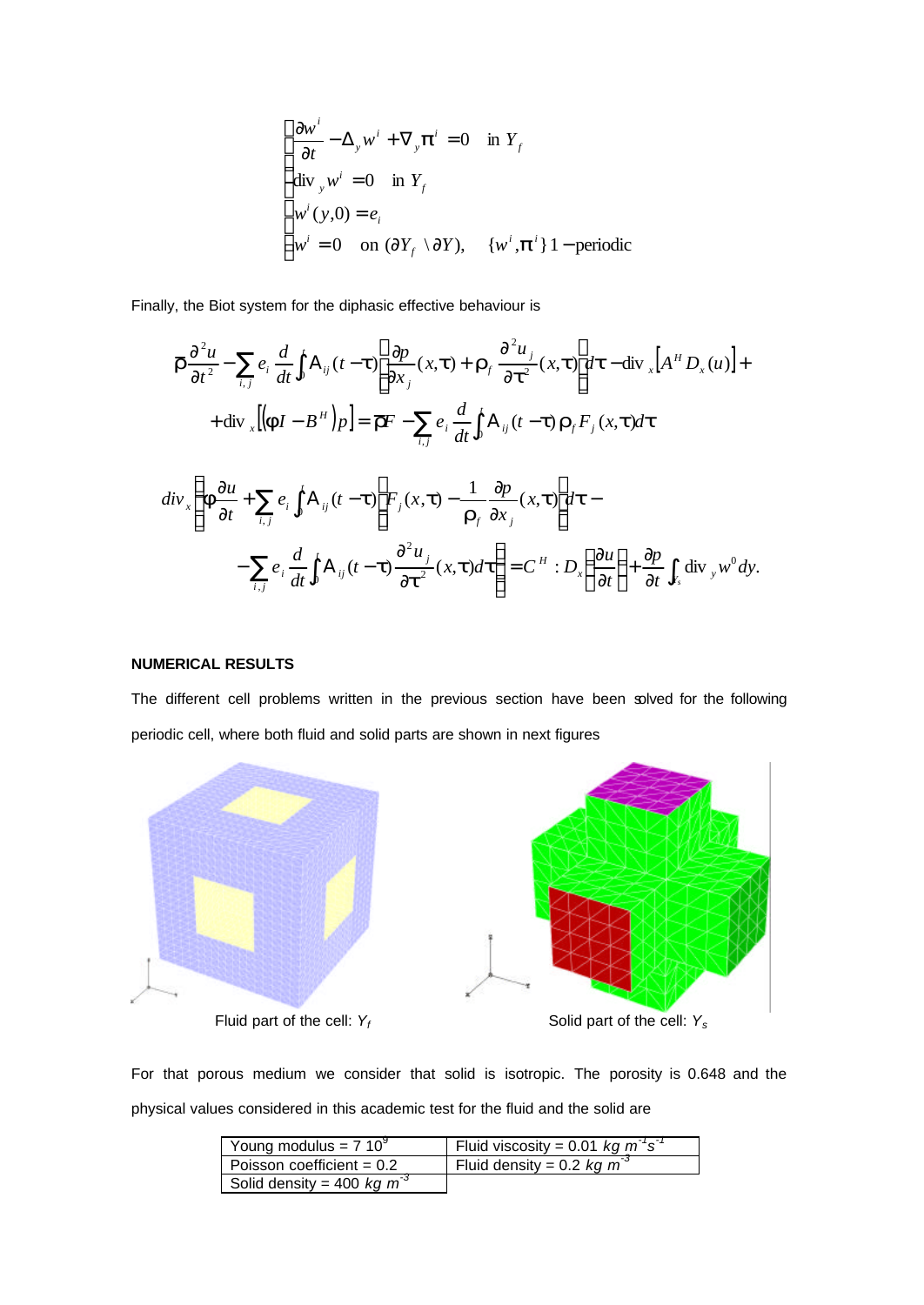After solving the above equations by using a continuous piecewise linear finite element method in a tetrahedral mesh for the problems in the solid part of the cell and a mixed finite element method for the fluid part, we obtain the following values for coefficients in the macroscopic model, where I is the identity 3x3 matrix:

• Rigid solid part

Permeability = 0.00285 I

• Elastic solid part

$$
\int_{Y_s} \text{div}_y w^0 dy = -4.89 \, 10^{-11}
$$
\n
$$
C^H = B^H = 0.19 \text{ I}
$$
\n
$$
A(0) = fI
$$
\n
$$
A(0.01) = 0.023 \text{ I}
$$
\n
$$
A^H = \begin{pmatrix} 0.17 \, 10^9 \, \text{I} & M_{12} & M_{13} \\ M_{12} & 0.17 \, 10^9 \, \text{I} & M_{23} \\ M_{13} & M_{23} & 0.17 \, 10^9 \, \text{I} \end{pmatrix}
$$

where  $M_{ii}$  is a symmetric matrix with all zero elements exception made of ij and ji-elements which are 1.7 10 $^9$ .

#### **ACKNOWLEDGES**

Part of this work was supported by Ministerio de Ciencia y Tecnología (Spain) through project

No. DPI2001-1613-C02-02.

### **REFERENCES**

[1] Biot, M.A., *Theory of propagation of elastic waves in a fluid-saturated porous solid. I. Low-frequency range*. J. Acoust. Soc. Am., **28**, 168-178 (1956).

[2] Biot, M.A., *Theory of propagation of elastic waves in a fluid-saturated porous solid. II. Higher frequency range*. J. Acoust. Soc. Am., **28**, 179-191 (1956).

[3] Tolstoy, I., ed., *Acoustics, elasticity and thermodynamics of porous media. Twenty-one papers by M.A. Biot*. Acoustical Society of America, New York, 1992.

[4] Ene, H.I. and Sanchez-Palencia, E., *Equations et phénomènes de surface pour l'écoulement dans un modèle de milieu poreux*. J. Mécan., **14**, 73-108 (1975).

[5] Sanchez-Palencia, E., *Non-homogeneous media and vibration theory*. Lecture Notes in Physics 127, Springer Verlag, 1980.

[6] Allaire, G., *Homogenization of the Stokes flow in a connected porous medium*. Asymptotic Analysis, **2**, 203-222 (1989).